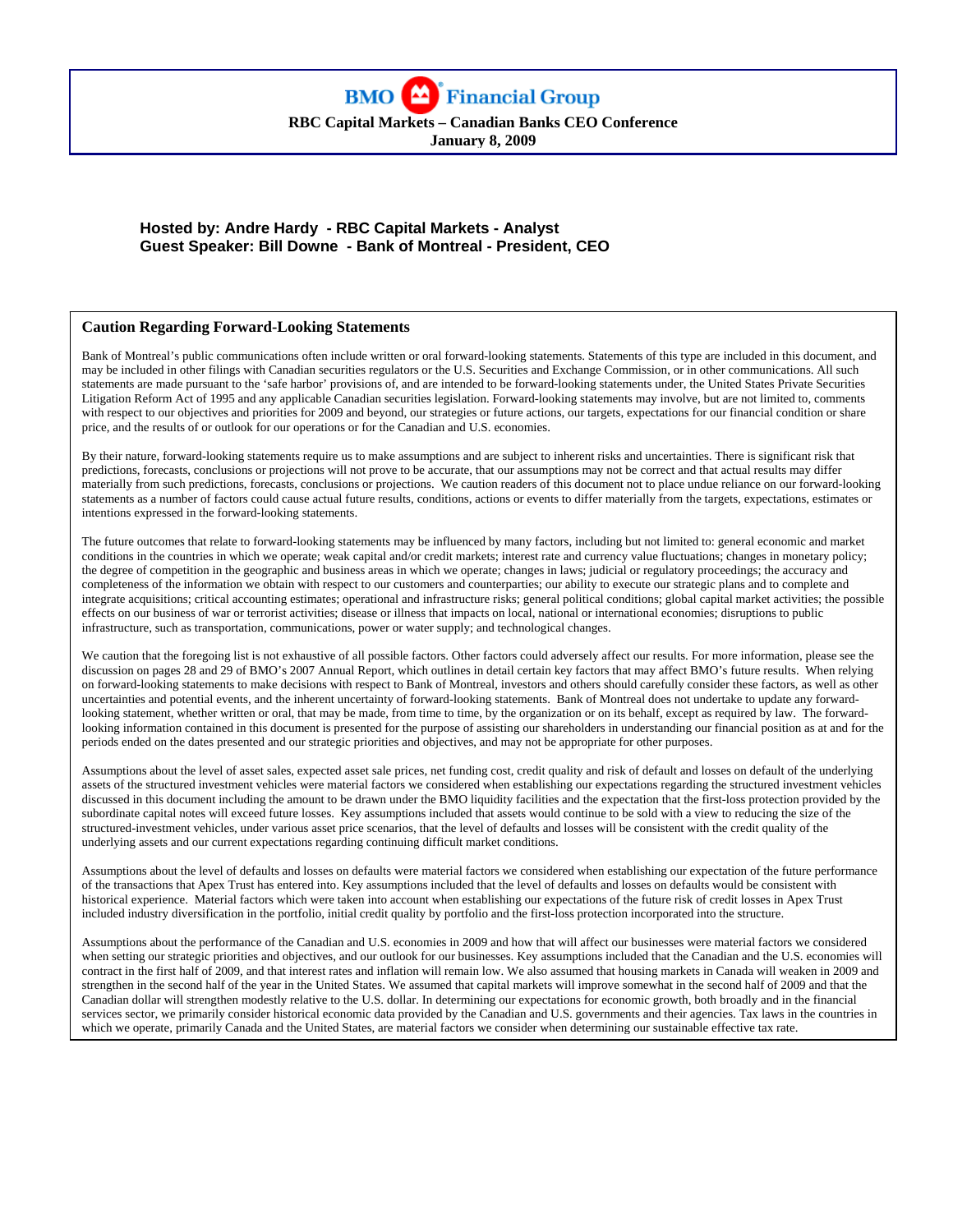Thank you. So we'll get started with our next session. Bill Downe, President and CEO of BMO Financial Group. We are happy to have you here. For those who don't know Bill, Bill has been in his position since March 2007, but has been with the bank since the early '80's. He spent a lot of time in the US, but also in Toronto through the years. Bill interestingly is also President of the Federal Reserve, Boards Federal Advisory Committee or Counsel, sorry, and spends a fair amount of time in the community including sitting on the Board of St. Michael's Hospital here in Toronto.

So Bill, on behalf of everyone in this room, thank you for participating. We have about 35-40 minutes and what we will do is you and I will chat in the beginning and then we will open it up for a few questions.

 **Bill Downe** *- Bank of Montreal - President, CEO*  Sure, great.

**Andre Hardy** *- RBC Capital Markets - Analyst* 

What we would like to start with is just a broad one, and if you look at the last 18 months, probably haven't been very pleasant, but if you could help us understand how you feel at your bank, what it has done well, what it has done less well in those 18 months, and importantly how did those actions position you for the upcoming years.

#### **Bill Downe** *- Bank of Montreal - President, CEO*

Well, thanks Andre, it's great to be here and have a chance this early in the year to have a conversation and I think the format of this conference really lends itself to exploring issues. So thanks for the invitation, I appreciate being here. The last 18 months, probably even longer, I would say the last 24 months, clearly have been an amazingly challenging time for everybody in our industry, I don't think there's a person in this room, likely who has not felt enormously challenged.

When I look at our bank and the 37,000 employees that we have, clearly they too have felt the pressure. It's everyday, it's in the newspapers, it's on financial news. I think where I take the greatest pride in our organization is that we've been able to keep the vast majority of the organization focused on moving the bank forward. And when I looked back last year, and the year before and the year before, when I talked about what our strategic objectives were to dramatically strengthen the competitiveness of our personal and commercial bank in Canada and we've been successful in doing that.

And it's across the whole broad range of things that I look for, our retail presence, the quality of our retail distribution points, the quality of the management in the business. Very significant changes in leadership roles, right through the organization. The quality of the front-line people from an attitude point of view that the approach that they take in dealing with customers. The visibility of the bank from a retail and commercial perspective, both in the sense of merchandizing and also the proactive calling that our people are doing in the marketplace and is showing up in improved market share numbers, improved customer loyalty numbers across every measure that we have and a visible shift in attitude within the system.

So I would have to say that that was the most important assignment that we had or there has been a storm, that has been blowing over the financial services marketplace and we have been able to stay on the focus around the core strategy, I think it's really paid off. And notwithstanding the difficulties that have been experienced in valuation of assets, everywhere in the market, we have also been able to materially improve the bank's position in that regard, continue to strengthen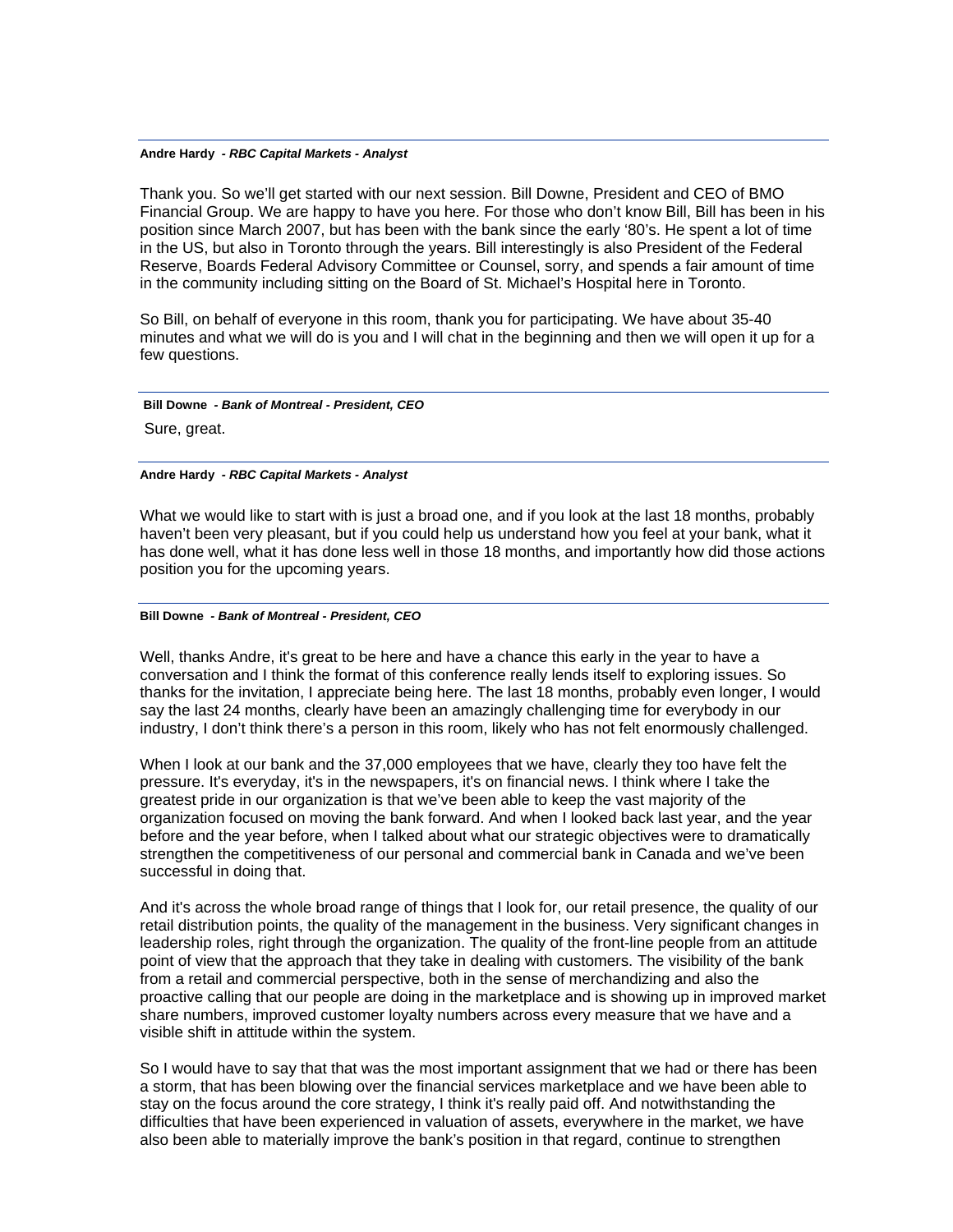capital, continue to get off-balance sheet assets reduced and that gives me pretty good confidence that whether 2009 is a slow year and 2010 emerges or even if we have an extended recession that we will be able to continue to make progress.

## **Andre Hardy** *- RBC Capital Markets - Analyst*

I want to start actually with your position on the advisory counsel and Feds Advisory Council. What kind of insights has that given you, which have changed or not changed, how you operate your bank in the US?

## **Bill Downe** *- Bank of Montreal - President, CEO*

Well, the US system – I think one of the elements of the US system that I find very constructive is the level of engagement that takes place between business and government and I think one of the clear functions of the council is to have an active dialogue between effectively 12 bank CEO's and the Governors of the Federal Reserve and in that kind of engagement and it takes place even beyond the Advisory Council because it takes place in each of the 12 Fed districts with the Governors is the opportunity to have an open dialogue amongst bankers about what's going on in the marketplace and we are all competitors, there is no question, but with respect to making certain that the market is well served then we understand what the – perhaps what the big macro events, what the impact of those are on our competitors, it's very helpful.

So it's an active open dialogue, it gives us an insight. I think we are a very fortunate, Bank of Montreal is very fortunate because of the visibility and presence of Harris Bank to be participants and similarly it gives us, I think an opportunity to have some influence on public policy. Now we are starting to see some emergence of that in Canada as well, and I would have to say that the dialogue between the Department of Finance and the banking sector. This year has been dramatically higher than anything I have seen in my career.

## **Andre Hardy** *- RBC Capital Markets - Analyst*

So sitting where you sit, if you look at the Canadian Banking or the North American Banking industry, credits were initiated in the US mostly so far, so what inning do you thing we are in the US?

## **Bill Downe** *- Bank of Montreal - President, CEO*

In the US, I think we might be further through the restructuring of the banking industries and people fully appreciate. What we haven't started to see is consolidation. I think I had anticipated that in the last four or five months, we would have seen quite a bit more consolidation and I think that the TARP equity injections in some sense delayed that, we would have expected them to be a little more, I want to use the right word and I want to be careful here, I think that there was a broad distribution of capital and we would have expected it to be more tilted to quality. And I think that would have accelerated the consolidation process.

So, I think that's been a little bit – that's been a little bit delayed. But I think in 2009, you would see a lot of bank combinations that will in the consequences that would be to take excess capacity out of the system. I think that would be very progressive. And I think that the fixed income market is going to come back to life in 2009. I think the fixed income investors will start to come into the market with new issuance and I think you saw yesterday, the beginning of new issuance and when that process works it's way through, I think you will see 2009 will be a clear the decks year in the US and in 2010 hopefully positive economic growth.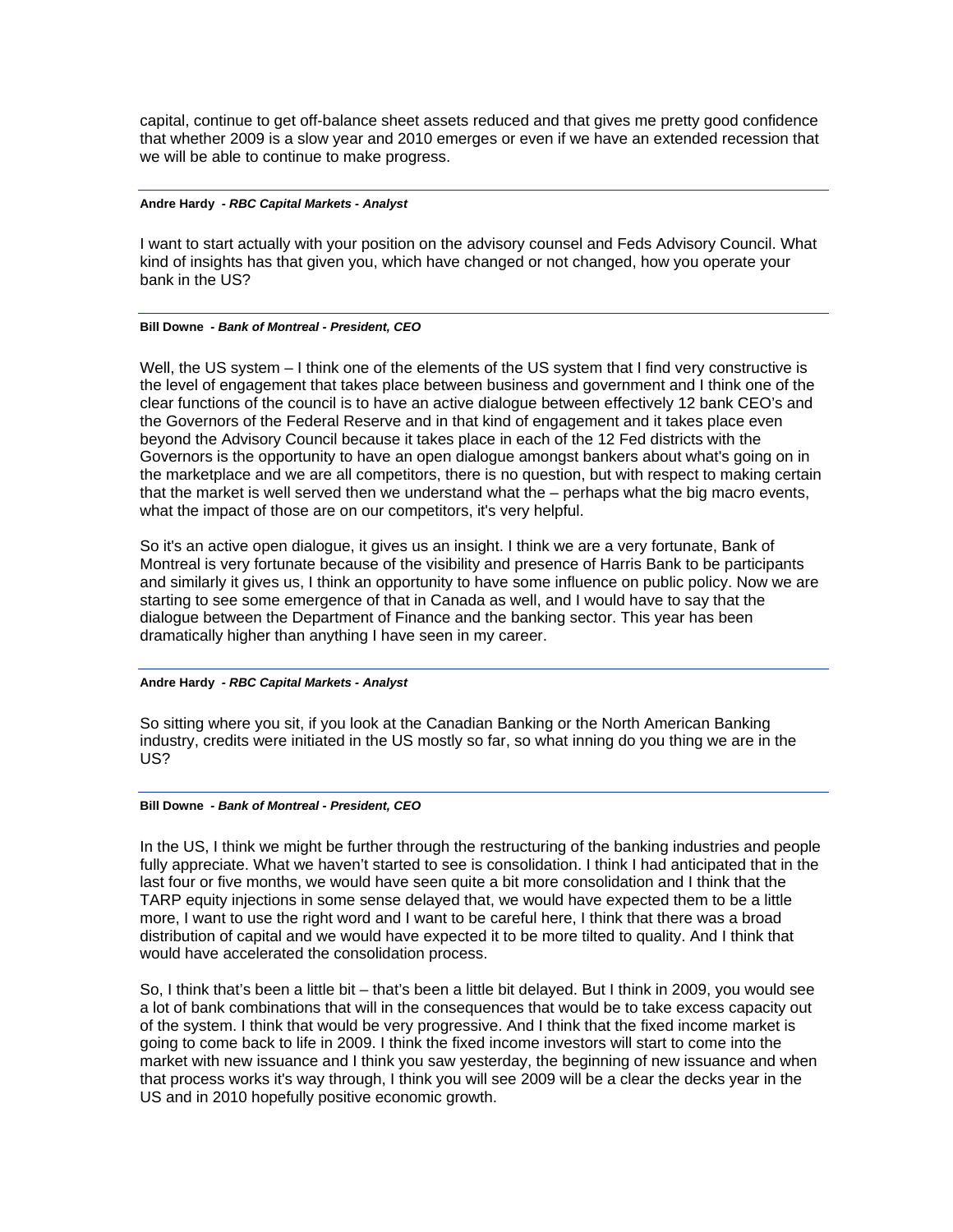The banks often talked about making further acquisitions in the US. Now this is an environment where things might be as cheap as they will ever be. We don't know for sure, but might. So your approach, is that to say, the environment is cloudy, but then they are really cheap, it's time to do things, or there is going to be so much consolidation that waiting for a year doesn't really matter because there will be more banks for sale in a year.

#### **Bill Downe** *- Bank of Montreal - President, CEO*

We've been very cautious in the last 18 months with respect to making acquisitions in the US and I still think it's early times and I think you can be quite patient to the extent that there are properties that are liquidated through the Federal Deposit Insurance Corporation. Those would be small transactions. I think they present great opportunities to buy branches and deposits, to buy somebody else's loan book and have to work it out, not a very attractive proposition.

Particularly because the concentration of real estate in regional and community US banks – commercial real estate is above 50%, our portfolio is below 25% and we would just shift the concentration if we made an acquisition at this particular time. Now both assets are written down in the course of 2009, great visibility into those balance sheets and that would be the time to think of the acquisition.

## **Andre Hardy** *- RBC Capital Markets - Analyst*

But two Canadian Banks have had credit issues so far, yours and the one I work for. Partly it was positioning – whether a deconstruction real estate, which is where the initial problems were. When you look at the next leg of the US credit cycle, it looks like commercial real estate and traditional business lending is where the pain will be felt. Could you talk about how you might be better or worse positioned than you were in the early leg of the credit cycle?

#### **Bill Downe** *- Bank of Montreal - President, CEO*

Well, we are pretty well positioned in the early leg of the current cycle. If you look at the mortgage business in the United States, our delinquency rates are running still about 25% of the delinquency rate average of the peer banks in the United States. So on the mortgage side, we have done extremely well on home equity. We are about 10 or 15% below the delinquency rates, home equity obviously has been elevated. The builder-developer portion of the market, that's the one that you referenced. It's working its way through. Clearly no developers are going to be able to generate new revenues from building homes, because there is potentially no homes being built.

And so I think that's probably – it will work its way through the remainder of the year, so your question goes to what happens to commercial real estate and the broader corporate market. We have seen very, very little escalation of problems, in those areas to date. I think the commercial real estate market in the United States at the high end is really protected by the fact that there's very high occupancy and lease rates and very solid capital structures behind a lot of those – a lot of those developments. We go back to the early '90's, a lot of big construction development was sitting on bank balance sheets. And today it isn't.

So we are watchful around mid-market commercial in the US and that's probably where you will see stress, but as I said, the proportion of our exposure in that area is relatively small on a peer to US basis. And that, I think that's where we have to look at the US peers and say, how we did it from a qualitative point of view. And the reason that's important is we are going to come out the other side of this at some point and the banks that have relatively clean balance sheets in that market will be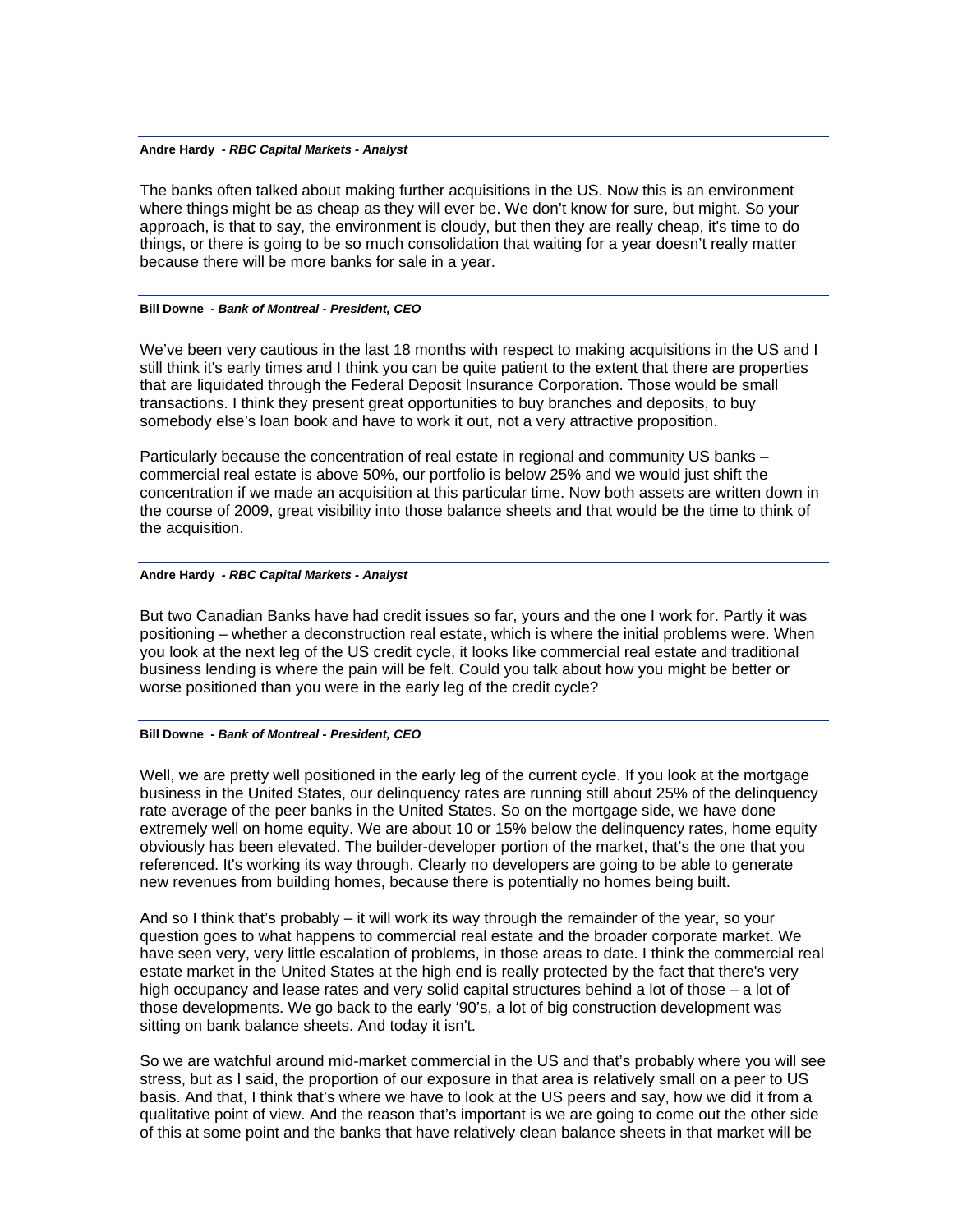able to grow their business and very profitably because I expect that will have a lot less competition down at the ground level in 2009 and '10.

## **Andre Hardy** *- RBC Capital Markets - Analyst*

And so on the topic of credit, as we move north, you eluded to very strong retail growth relative to peers, and I want to come back on the positive side of that. But I want to address the negative side as well. It's late in the cycle. You are picking up a lot of market share. Can you give us – and I think it's important for people here to realize traditionally you've had lower loan losses in retail in the industry; should we expect that to continue? Has something changed on the underwriting side that's allowing you pick up that market share?

## **Bill Downe** *- Bank of Montreal - President, CEO*

No. I don't think it's on the underwriting side. It really goes back to our presence in the market, the biggest adjustment that we have made is in the approach to customers, the accessibility of our front line people, the training that they have and the Canadian market will clearly experience some of the things that have taken place in the US market. I am not one of the people who is at all optimistic that what's taken place in the rest of the world, Canada is going to avoid. I think we are two years behind the United States and I would expect to see the same things occur in Canada as have occurred in the United States although to a lesser degree.

And one of the reasons is that the structure of the Canadian industry is fundamentally different. If you look at the mortgage business, a vast proportion of the originated mortgages, reside on Canadian bank balance sheets and a large proportion of those mortgages are government insured. And I think that provides a great deal of more stability and that even goes to the higher ratio loans and even the most problematic, I think in terms of the next six to twelve months, the long maturity and the forty year maturity loans and they carry very high proportions of government insurance.

So I think structurally, the Canadian market will be protected somewhat. But we are going to see a slow down, there is no question and looking at the next year I don't think we will see the same level of loan growth in Canada at our bank for certain and I am speaking in context of the whole industry, because borrower demand is falling, we can see it falling.

From a quality standpoint, I do expect to see deterioration, but to date we have not seen it in the delinquency numbers in cards or in home equity or in mortgage. I think the last time you and I talked, the only thing I could put my finger on was the visibility of fraud losses, not gigantic fraud losses. But those are usually the front edge of a stressed environment.

## **Andre Hardy** *- RBC Capital Markets - Analyst*

And as we look at the economy, it certainly looks like it's going to be at least like the early '90's. Not like the early 2000's. It's your thoughts I am interested in. But I am also interested in how is your bank's loan portfolio different today versus what it was in the early '90's, because we are all sitting here trying to figure out how bad credit is going to get so that would be very helpful.

#### **Bill Downe** *- Bank of Montreal - President, CEO*

We have all done the same exercises. In order to understand the implications of rising provisions, we look back and say, "What happened in previous cycles?" One of the things that was different, no question in the early '90's is the levels of concentration in single names in the portfolios. When I started in banking, and I did start my career with a US bank, lending more than 10% of your capital to a single name was against the law and in Canada, those concentrations in single names going into the downturn of the early '90's were one or one and a half times individual bank capital.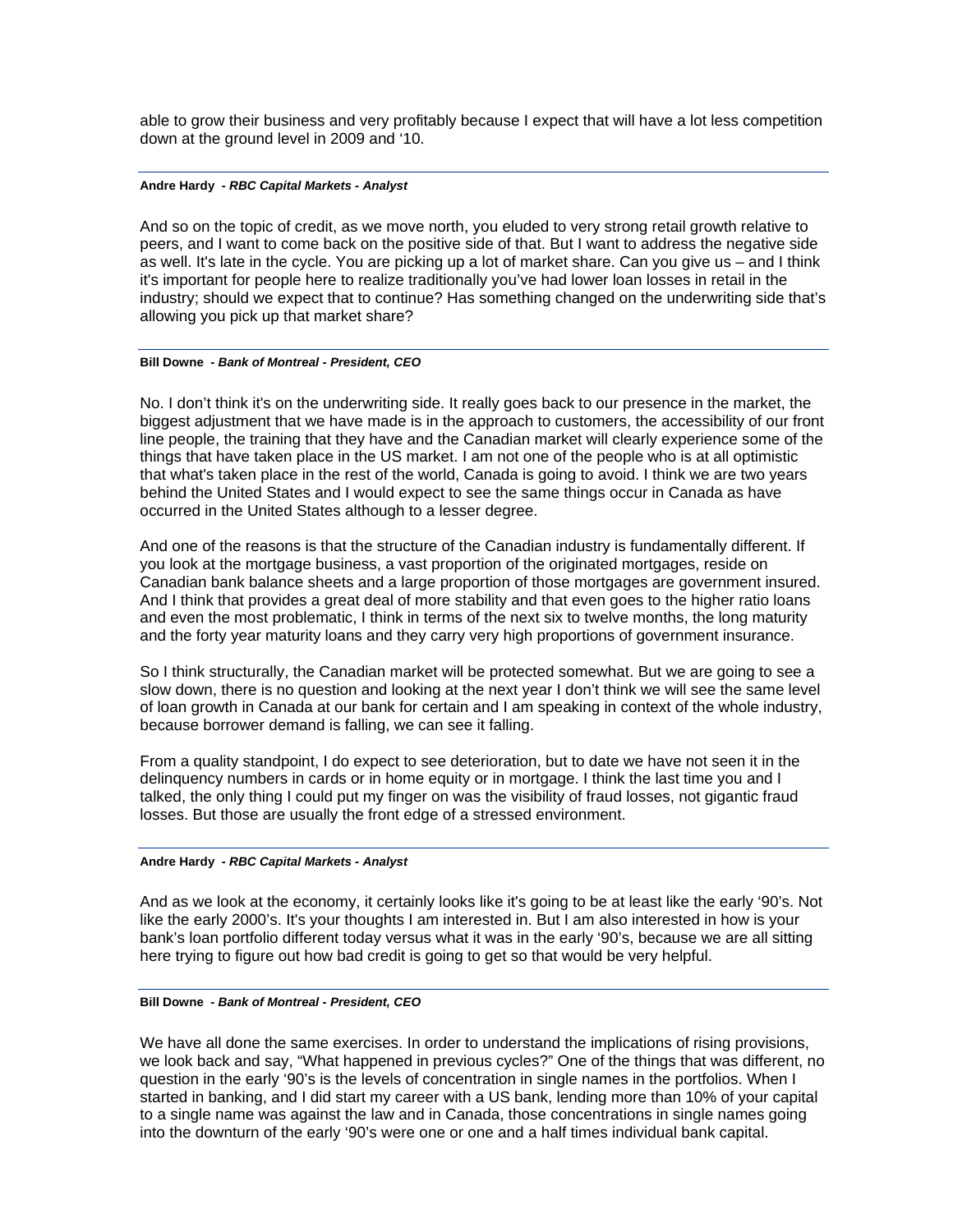So I think one of the big differences in – we are not exactly sure how this is going to play out, but the single name concentration should – my expectation is should imply a lower peak than in 1990. Now that's all – that's all the depth of the recession dependent. If you replay the depth of the recession, then I would expect to see lower proportionate peaks. But reflect back on those days and the unemployment rate in Canada was close to 12% and we had – we had big, big deficits in the Federal and Provincial Governments and we had inflation. So, it's a different environment.

## **Andre Hardy** *- RBC Capital Markets - Analyst*

And that's by a good segway into capital. The bank raised capital in December in two different forms or might – it might have been three different forms; Why, the timing and is this to take advantage of what's going on or has the economy has deteriorated to a degree where the bank should have that kind of capital?

## **Bill Downe** *- Bank of Montreal - President, CEO*

Well, from our point of view, when we looked, when we got into December, in to the latter half of December, and that's when these events took place, looked into 2009, there was an enormous amount of uncertainty as to how available the capital was going to be. I think that in my mind was the biggest question, because there's been a lot of it of concern expressed over the refunding of maturing term debt in the US marketplace and there is a large bulge coming through the market as I said yesterday, the fact that GECC managed to get a 30-year issue done and quite handily, probably means that we were more pessimistic in our view of what 2009 could bring.

But we knew that the first quarter was going to be a test of the market and the equity market had not been really showing any signs of life prior to the last two weeks in December, and it was really investor receptivity that changed their mind. And we saw the opportunity to issue some innovative tier one, we had some maturing pref. so we issued some pref. shares and with respect to common equity, it's either a case of there was going to be some significant opportunities to do good business in 2009, it was going to be important to have a high level of confidence in the capitalization or the risk of a fundamentally more difficult environment in the first quarter. And in either way, there was no visibility about capital raising and we made the decision that we would take advantage of that availability and go home for the turn of the year, with a much higher level, a piece of mind that I think any of us have had in the last couple of years.

And I think that really was the reason. I think it has given us confidence that we have flexibility this year that we can continue to grow the businesses that we are focusing on. We might be able to take advantage of some smaller opportunities that would fit in nicely and most importantly if it had turned out that the beginning of the year was really a very, very negative environment, the door would have closed and the capital wouldn't have been there.

#### **Andre Hardy** *- RBC Capital Markets - Analyst*

And conceptually, is capital there to be, and drawn on is not the right word, to be bled into a credit cycle and that we should expect it to go down, or you look at it the other way around, which is the more uncertain the environment is, the better capitalized you would want it to be?

## **Bill Downe** *- Bank of Montreal - President, CEO*

I think in a time like this, being extremely well capitalized and being very liquid, give you the ultimate flexibility and the confidence that you can move your bank forward and that's really where we are and I don't think it's any anticipation that elevated provisions will drive down the capitalization. I mean if you look at the last two years, the amount of loss that has been absorbed in the portfolio, both much higher provisions for credit losses than we have seen in a decade and in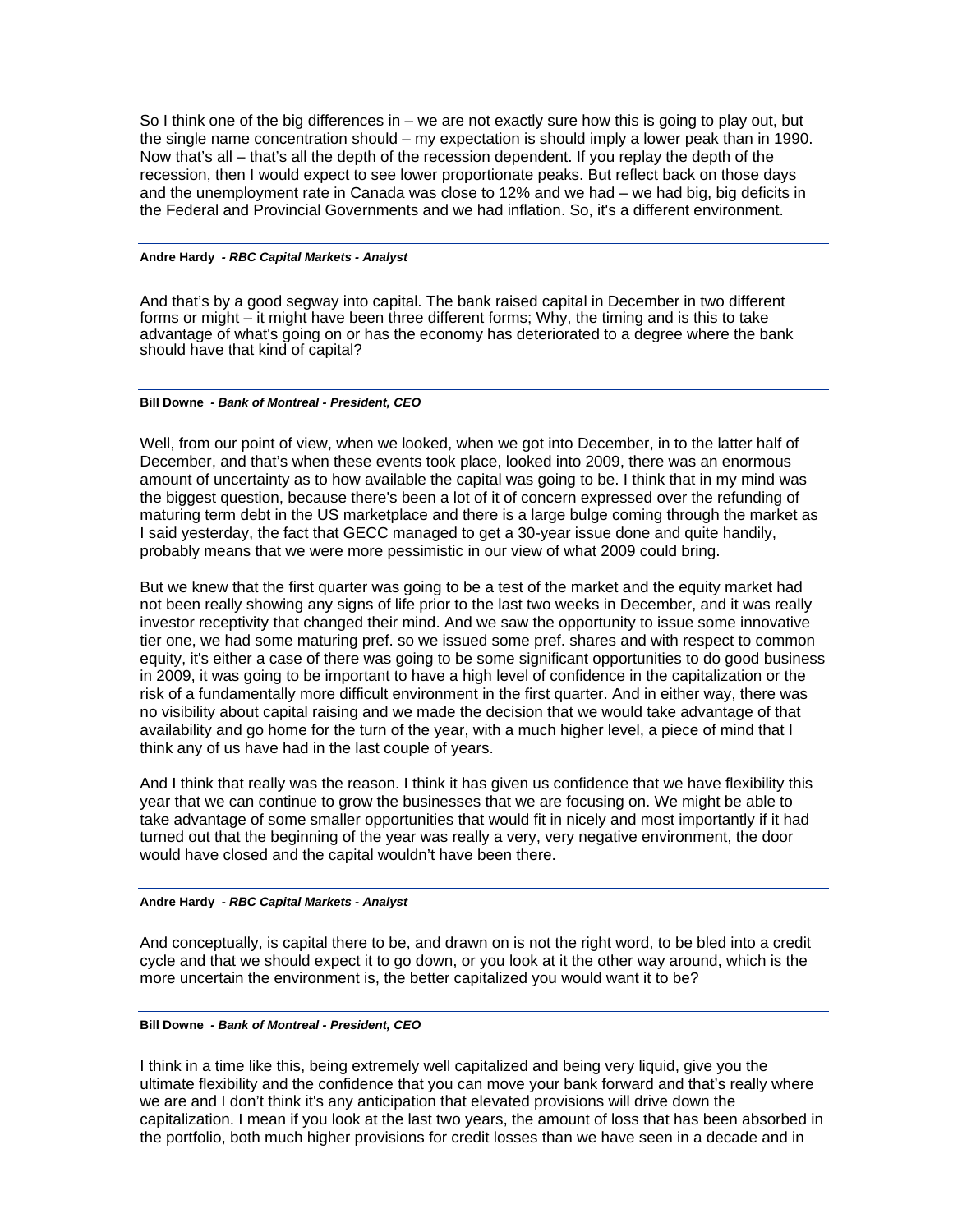valuations and we've been able to generate about \$2 billion of after tax and net income, I think the earning power of the bank can absorb the provisions as they come through.

Having strong capital, means that you don't have to stay focused on the next 30 days, you can start to look ahead and say now, where is the bank going to be able to take advantage of opportunities.

## **Andre Hardy** *- RBC Capital Markets - Analyst*

And with capital, we can't avoid the topic of dividends and the bank has a higher pay out ratio than most. So I guess the way we ask the question is  $-$  is how patient is the board with the higher than target pay out ratio?

## **Bill Downe** *- Bank of Montreal - President, CEO*

Patient and it's interesting at the fourth quarter conference call, I made a very clear statement about the confidence I have in the earning power of the bank and the dividend and then in think it was you that asked me a question that took us down a long circular path around, could you devise a circumstance in which you wouldn't feel the same way about the dividend. We are very patient with respect to the earning power of the bank. I believe that the core business is – as the cycle improves, have the capacity to generate much higher levels of net income and I think the pay out ratio will come back into line. So I am patient and I don't want to speak for the – I don't want to speak for the board, but in my interaction and communication with the board, there has been no difference of opinion at all.

## **Andre Hardy** *- RBC Capital Markets - Analyst*

We'll talk about capital markets a bit. There have been issues for all banks; there have been issues for your bank. How has that effected your thoughts on how much capital should be in that business and perhaps you could talk to us relative to two or three years ago, and what that ultimately means for earning power?

#### **Bill Downe** *- Bank of Montreal - President, CEO*

If I go back two or three years ago, and you asked me, how did I visualize our capital markets business going forward, I was pretty clear that I saw us as a mid-market investment bank. I think that – and this is the consequence of 30 years in banking with a big portion of it in the wholesale business, that when you center your business around clients and those are both at the issuing and investing clients. But when you center your business around clients and around the advisory part of the business, what you build is a strong and sustainable franchise and you are actually building equity in the firm in those relationships and that's where BMO Capital markets, BMO Nesbitt Burns and the Bank of Montreal have done the best work over the longest period of time.

Now in the last 24 months, there has been an escalation of the amount of capital in those businesses just because of the expansion of risk. The combination of risk migration and what's gone on in the trading business is actually push your allocation of capital on the same amount of business up. My own view is that around a third of the capital or less of the bank is properly deployed in the capital markets business and when you talk to the people – the professionals who work in that business, they understand, that doesn't mean, we are going to withdraw from the marketplace. In fact, we are probably going to put more emphasis on customer presence, less emphasis on trading businesses that don't have a direct customer input.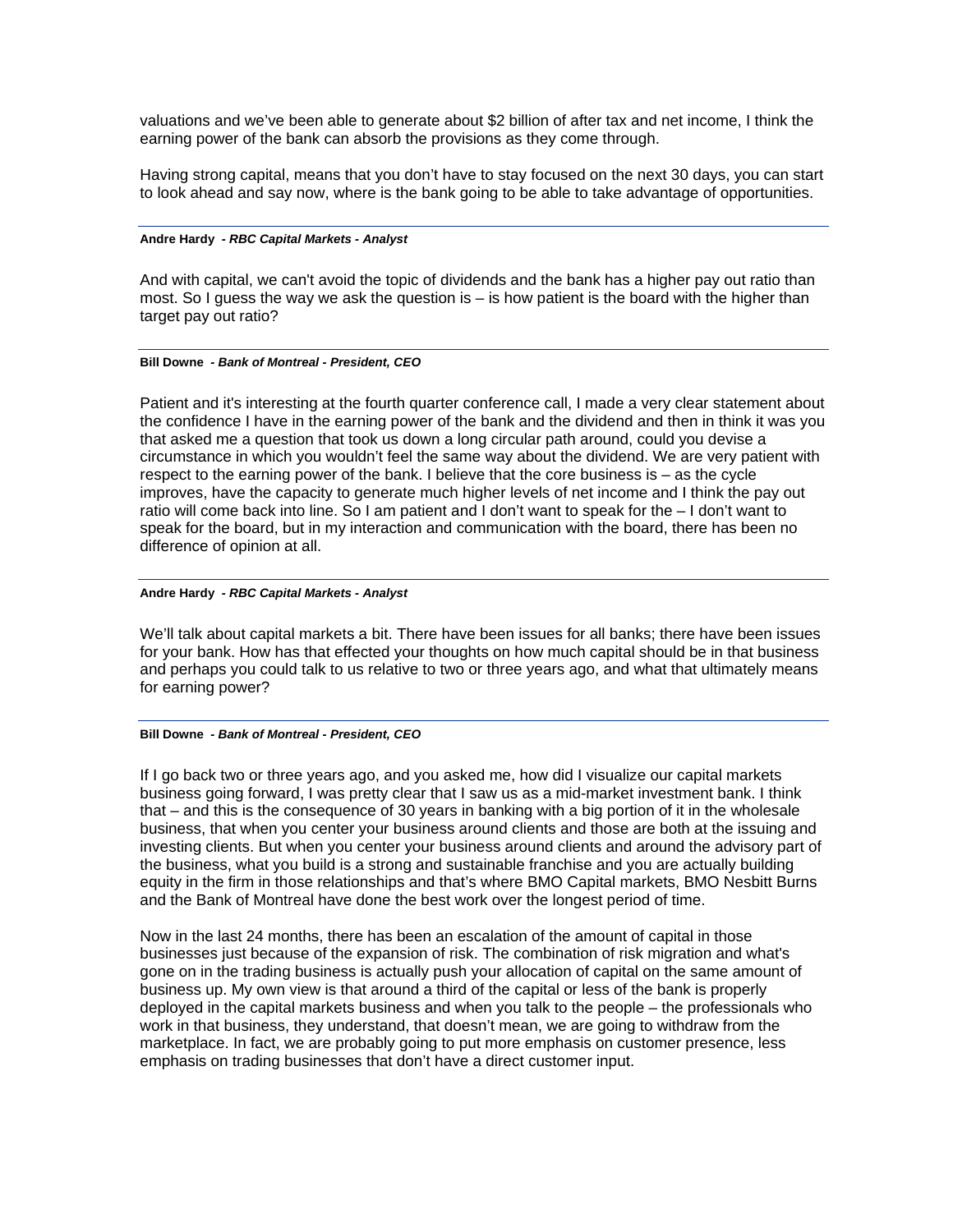That being said, the banks trading revenues, if you exclude write-downs, they are doing quite good. So it looks like if you forget about write down's, we will come back to those, the numbers are still coming in?

#### **Bill Downe** *- Bank of Montreal - President, CEO*

But if you look at the strongest parts of the trading revenue in the last few quarters, take the foreign exchange business, very, very strong contributor. I think our foreign exchange business stands out globally and that it's a high service business. The people who work in that business are really focused on mid-market customers and we've built tremendous utility, self serve utility, online utility for commercial clients and it's really paying off.

So that's trading activity that's actually tied the customer business and it's very profitable. The other area that's making a big contribution right now Andre, is the interest rate business and there is no question that that would be the case, because if you just look at the yield curve in the United States, it is positioned and stably positioned to provide a very positive return in the interest rate businesses and I expect that would continue for some time. That's different I think than the trading businesses that we are pushing the frontier on new product, which we talked about endlessly and the impact that those had on the business and they were contributed in the past, but I can go back to 2004, 2005, look at the core earnings in investment and corporate banking and say that going beyond this cycle, I expect that we will be able to generate a third or a little bit more of the earnings of the bank from capital markets.

#### **Andre Hardy** *- RBC Capital Markets - Analyst*

And as you manage this through these exposures, is the bank able to take advantage of what's out there, whether there would be wider credit spreads, wider lending spreads, and could you give us examples of how that is playing out.

#### **Bill Downe** *- Bank of Montreal - President, CEO*

I think we are. One of the things that you have to do when you are making transition through a difficult period, is just remind yourself where you were 12 months ago and where you were 24 months ago. And where we were 24 months ago was a much more difficult situation given what was coming in the markets and where we are today, and we made significant reductions in those areas of concern in the last, certainly in the last 12 months, but in a period before that. And I think 2009 is the year in which the remainder of those concerns are going to come down again to a material level.

The combination of strong capital – what we've done with our front line people with the strength of the marketing presence of the bank in the market, I think we absolutely have our position to take advantage.

I was going to make a comment about the personal and commercial banking business in Chicago because one of the things that I am expecting in the next year or so is that the rationalization in that market which has been underway I think is going to create much better business opportunities than we've seen in quite some time. Going back four or five years ago, there was a big influx of competitors. Many of them have been wiped out. They are withdrawing from the market closing – they are closing branches. Our visibility in the market as the hometown bank, as the go-to bank with that very high service levels, is very high right now. And we are winning new customers, we are bringing in new deposit business, and on a cash net income basis, excluding the integration costs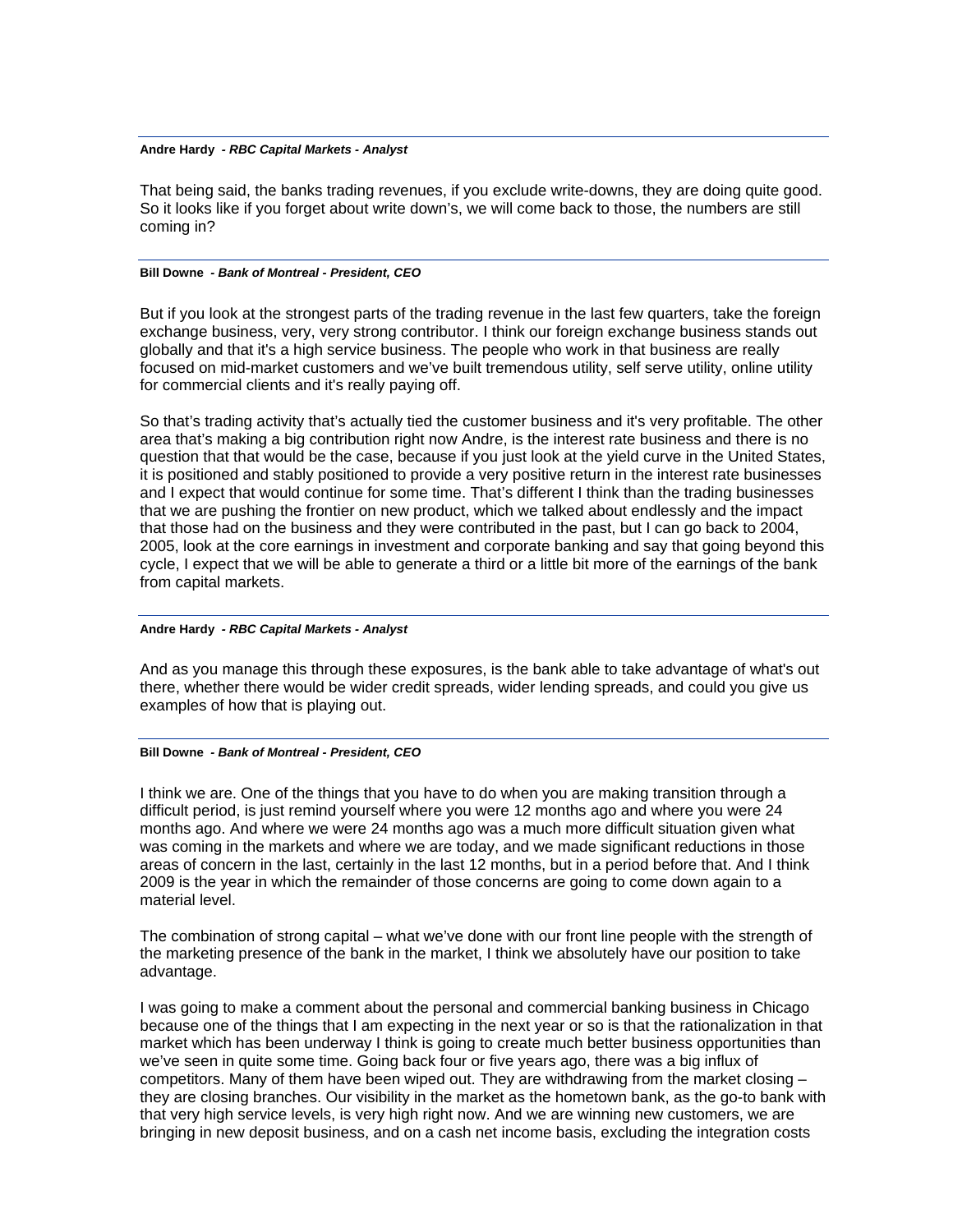of the branches that we've been buying, you can see sequential growth in net income. So I think there is a big opportunity there even without making acquisitions to grow earnings.

## **Andre Hardy** *- RBC Capital Markets - Analyst*

We will come back to P&C, I want to ask about structured investment vehicles and APEX where we are clearly at a situation where the current market value is much lower than the theoretical value of maturity. So I guess my question is accounting related. So today in a way, the bank is accounting for these issues based on value at maturity. What needs to change for the gap between the current value and what these things are valued at to narrow or for the backed half to take a write down? Is actual defaults or is it?

## **Bill Downe** *- Bank of Montreal - President, CEO*

It's actual defaults. We haven't seen default levels in the SIV's that are causing us concern. So the SIV's we have reduced dramatically, \$27 billion down to I think there is about \$7 billion today. And in 2009, I think it's between 50 and \$100 million a month just in maturities and these, as the assets mature, then the balance gets paid down. The year beyond, we end up with a fairly big pick up in natural reduction. And the average life of the assets is around 3.5 years. We have not seen credit deterioration and so the difference between the theoretical value and the expected value, is still there. We watch it all the time. But in the absence of actual default, I think we are exactly where we ought to be.

And it will narrow, time will actually cause it to narrow, because as you approach maturity then those valuations – market valuations – in the external market will come in.

## **Andre Hardy** *- RBC Capital Markets - Analyst*

So as outsiders default is what we will need to watch?

## **Bill Downe** *- Bank of Montreal - President, CEO*

Yes.

**Andre Hardy** *- RBC Capital Markets - Analyst* 

Same for APEX?

**Bill Downe** *- Bank of Montreal - President, CEO* 

Yes on APEX Tom Flynn did a very good job I think, of laying out the tranche structure in the last quarter and I am not going to go into the details of that but there is one tranche, a very small tranche at the top where I think defaults will be – will have an impact and that will give visibility to that and talk about it, the others I don't think there is going to be an initiative.

#### **Andre Hardy** *- RBC Capital Markets - Analyst*

Back to P&C, and Canadian P&C. So we've had an increase in market share, you have eluded to an increase in customer loyalty. How much runway do you feel you have, i.e. you've done a lot of things for centralized expenses, put more money on the front lines so that that big kind of a restructuring. How far along into it and how much of the pay off have you seen?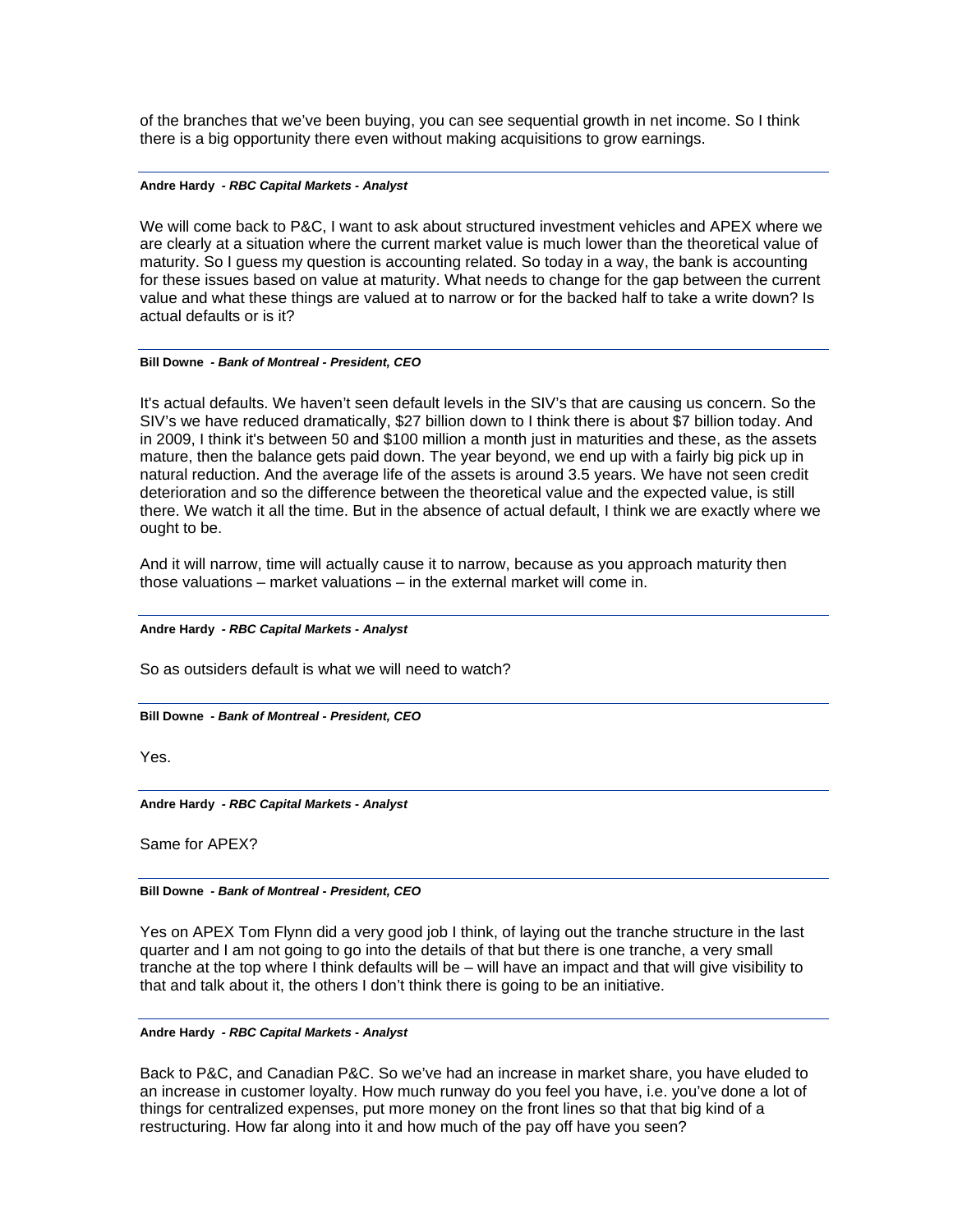## **Bill Downe** *- Bank of Montreal - President, CEO*

Well, we are only this far into a very long journey with respect to reclaiming a much larger piece of the Canadian personal and commercial market. As far as managing expenses, it is true that we have been investing in the business, but we are also still growing revenues faster than expenses. And I think that the changes of management are largely complete, that we've done a good job across the country of putting new leaders in markets that are critically important. The branch building and branch renovation process, I think that there was a peak in 2006, 2007, 2008 and while we are going to continue to be investing, it's going to be at a lower level in 2009 and 2010.

And slower economy means that those kinds of investments need to be constrained a little bit. But with respect to the promise we've made to our customers, it's really built on a combination of service and identification of needs. And I can run through five or six areas where we have made product changes in the last twelve months and Frank Techar who is the president of the business has committed to every three or four months, a new offer in the marketplace. The most recent one, which I don't know whether you have seen, but we just introduced a program in December for new homebuyers. And I think it's unique in the Canadian marketplace and that it was a soft entry. We put it on the websites first. It's only available online. But it basically consists of a new home buyer's kit. It has every element that a home buyer would need to address in order to buy a house. They would say, well this is kind of an interesting idea. How does it work? Well, the customer pays for it. They pay \$25 for it and we sold thousands of them. It's quite surprising and once they take the package home and start to work their way through it, it actually brings them into a direct dialogue with our bankers around various elements. All of the things that you need to think about buying a home.

Well, we think that there was a correction in the house price market. These kinds of tools are going to be very important to consumers and we plan to have new offerings on that kind of time table and this can go on for a very long time and I think it will stimulate more and more interest in BMO.

#### **Andre Hardy** *- RBC Capital Markets - Analyst*

And as you measure your customer loyalty scores, presumably, you measure the competition and are you --?

#### **Bill Downe** *- Bank of Montreal - President, CEO*

Every month.

## **Andre Hardy** *- RBC Capital Markets - Analyst*

And are you catching up to where they are, or is everybody rising?

#### **Bill Downe** *- Bank of Montreal - President, CEO*

No. Well everybody was rising. I think we were in a dual for a fifth place two or three years ago and we moved up into fourth place and we are now clearly in third place with respect to customer loyalty in the country. That's the kind of progress I want to see. It's not going to be overnight on your way to number one, but when I look at NPS, Net Promoter Score, which is the measure that we've used most extensively in the US and have introduced to our bank branches in Canada. When the numbers are down in the 20's that means you basically have very unhappy customers, because this is happy customer minus unhappy customers. Once we get across the country in every district the number is above 30 which is where we are now, and I have a much higher level of confidence in our relationship with our customers. And we want to push those numbers from where they are up into the 40's.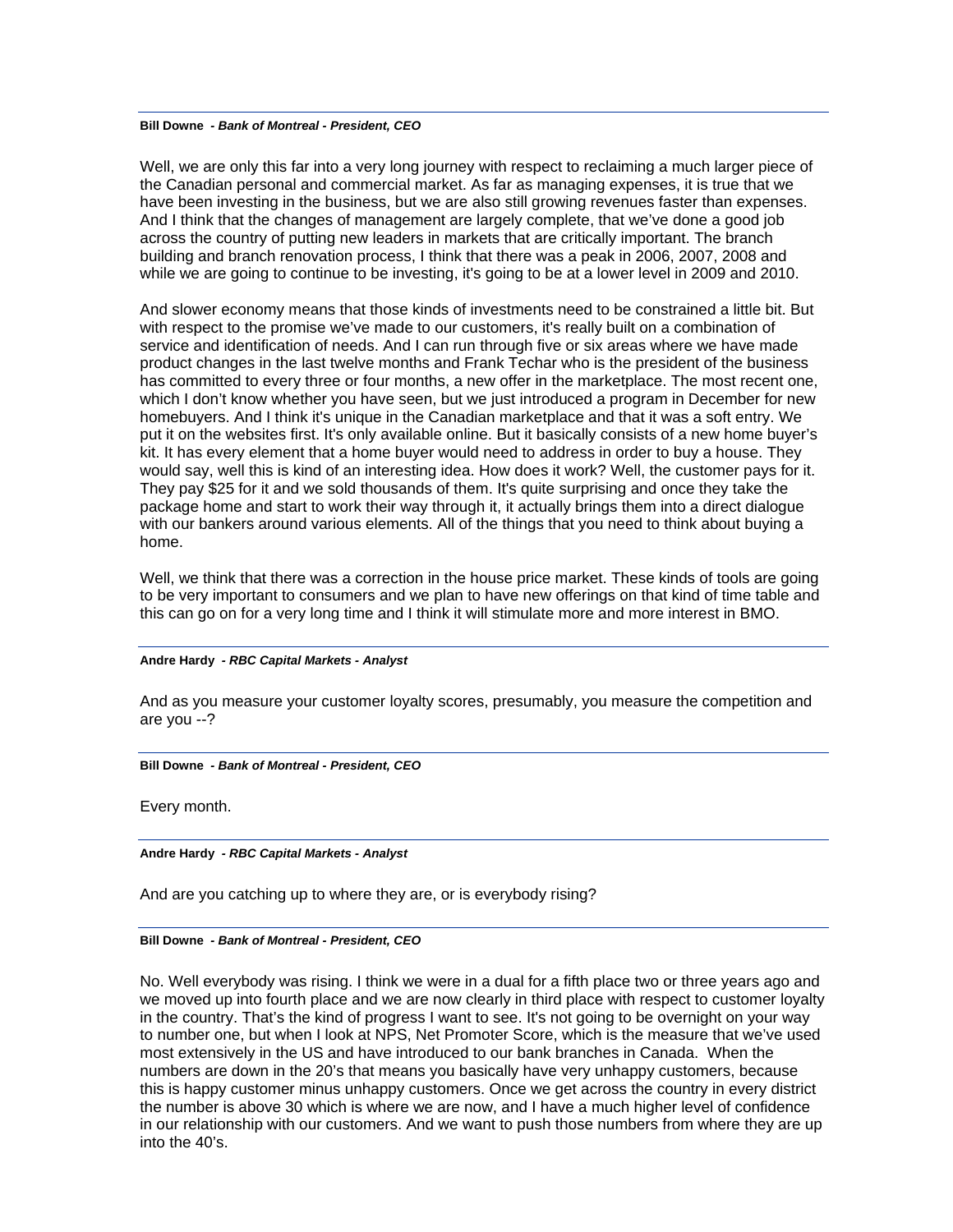What about funding that business that you are getting? During the 2000's, loan growth was much greater than deposit growth, core deposit growth. Will we see a more balanced approach or result going forward given what's happened in wholesale funding markets?

## **Bill Downe** *- Bank of Montreal - President, CEO*

There's no question the loan book was growing faster than the deposit book. In the last few months, we've actually seen, and I think it has something to do with product introduction that we've done. We've actually seen a strengthening of deposit growth. We had one period where we actually had a nice up tick. The month of December, I don't think it was as strong, but what we've seen is on all of our new deposit product introductions, we've seen very high levels of acceptance.

So I am expecting one of the most significant phenomenons that we are going to see, is that as consumers start to save, there's actually going to be a movement of deposits up and we are projecting lower loan, demand then higher deposit growth for 2009.

# **Andre Hardy** *- RBC Capital Markets - Analyst*

On the topic of margins, we all know your funding costs are up, they are up for all the banks. Where are you re-pricing customers and is it happening quicker than funding costs have gone up?

## **Bill Downe** *- Bank of Montreal - President, CEO*

No. I think it's about the same pace. Where we are re-pricing customers revolves primarily around risk premiums, so re-pricing of customers in the higher risk categories and that's to avoid adverse selection if you want in the loan growth. So we are putting a lot of emphasis on identifying lower quality customers and renegotiating or sitting down and having conversations about price on those. I mean in some areas we are being very competitive. We have the best five-year fixed mortgage rate in Canada right now. And we are getting good growth in that particular area. So I think the team is really focused on the areas of the highest quality and where we can get some competitive profiles.

#### **Andre Hardy** *- RBC Capital Markets - Analyst*

And before we open the floor to questions, I will ask you one last one. If you have your crystal ball and it's clear, how would BMO going to be different three years versus two years ago?

#### **Bill Downe** *- Bank of Montreal - President, CEO*

It's going to be an extension of the elements and the strategy that I've talked about. We have a very clear plan of where we are going. We are going to stay on that plan and it's going to be in the area of customer service and the aggressiveness with which we manage the company. So it's customer service in the management of performance.

## **Andre Hardy** *- RBC Capital Markets - Analyst*

And maybe to make that answer even more useful for a crowd that cares about the bottom line, the capitalization change, the margins, will that look different, the risk profile?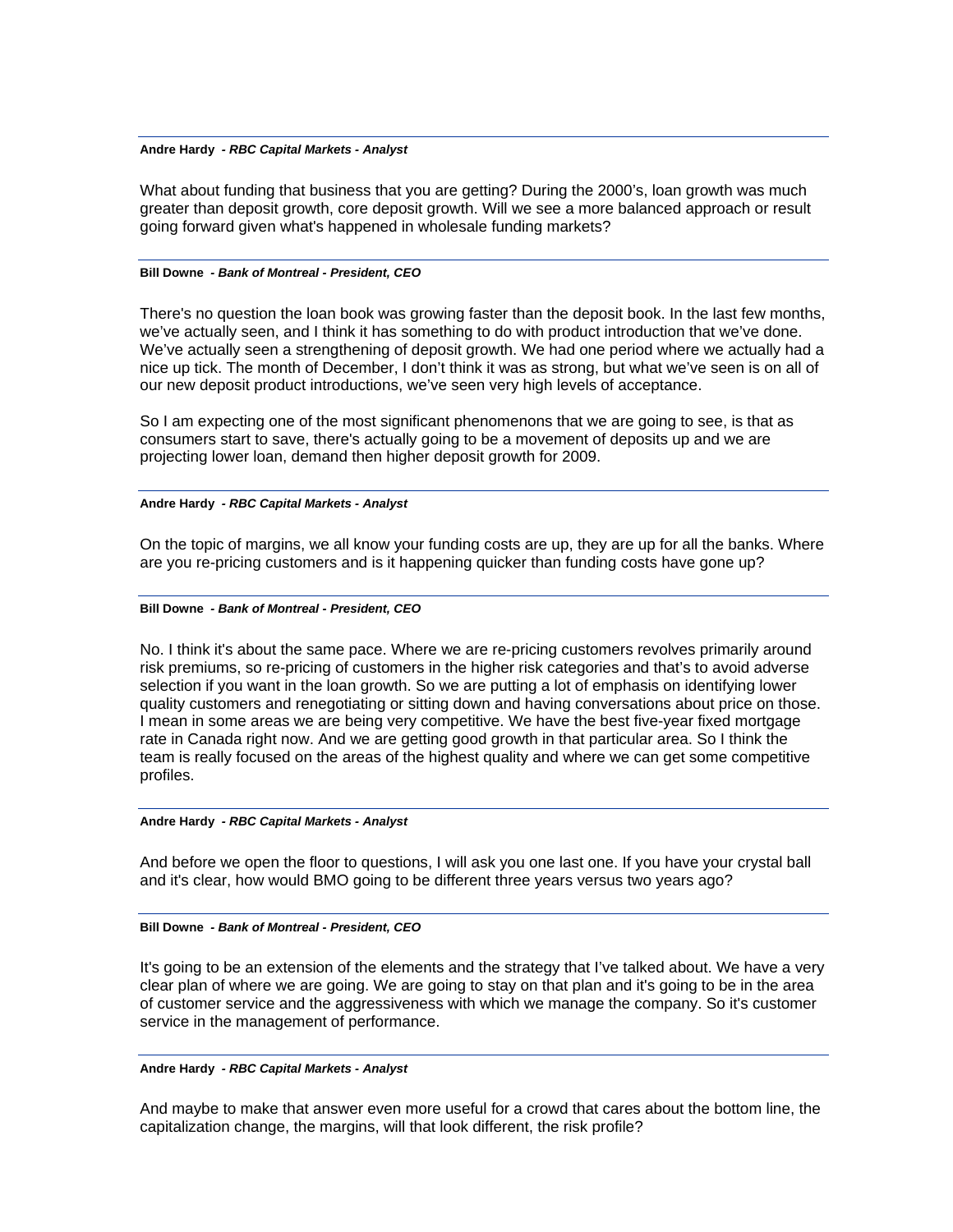#### **Bill Downe** *- Bank of Montreal - President, CEO*

Well, the business mix will change, so you are going to see a faster rate of growth in personal and commercial banking than in the wholesale business. There is no question about, that changes the margin of the bank in its entirety. I think tier one capital at the 10% and above level in the short run is a good idea. We have a floor of 8% on our tier one capital and I think that the capitalization of banks as we move through the cycle will probably come into an area where people think that nineplus tier one capital on a long-term basis is appropriate and sustainable.

Our tangible common to equity to risk assets is above 7%. I think that's a level that's clearly important. With respect to return on equity, it's in our medium term targets. We want to see the return on equity about 17%, so 17 to 20% in the long run. I think we can get back to 10% earnings per share growth. So that gives you the view where we set up a pretty clear sense of that. And there are still good opportunities to improve the expense to revenue ratio in the company and that means that we have to be growing revenues about 2% faster than expenses in the long run.

So if you put all of those things together, what it says is we expect a pretty strong bank as we look beyond the credit cycle.

## **Andre Hardy** *- RBC Capital Markets - Analyst*

Okay, thanks. So with that we will open the floor up for questions and again, please wait until you have the mike before asking the question.

# **Q&A**

## **Audience Member**

Last year, Deutsch Bank in Europe, chose not to call fixed floater structure and caused some upset in market. There is predominance to that kind of structure in the Canadian market. I just wanted you to make some general comments on your thoughts behind Deutsch Bank decision and how you see that type of funding in Canada going forward?

## **Bill Downe** *- Bank of Montreal - President, CEO*

I can't comment on what caused that decision. I would say that I thought it was surprising and I am really unsure what led them to that decision and I think maintaining a good relationship with your fixed income investors long-term is a critical thing to do. Surprising investors is not a good thing to do, and my own anticipations we will see a pretty orderly refinancing market in 2009 and I don't think you will see examples of that in the Canadian marketplace. And I would love to ask you what you think of it, but it's probably not appropriate with the time remaining. I probably – I can probably guess what you think of it.

#### **Audience Member**

It's nice to see you. If I read between all of the lines, it sounds to me like you guys – which is a little different than what I have been hearing, and you feel that rates on the personal lending and personal incorporate lending side, especially are quite high and you would like to grow your book in that area, quickly before interest rates come down, because the fixed income market is going to be really hot this year. Clearly that we suggested the  $-$  that some of the higher risk spreads are  $-$  at least you expect some of those to come down, which would make the – any business you can pick up quite profitable in the meantime. Is that sort of right?